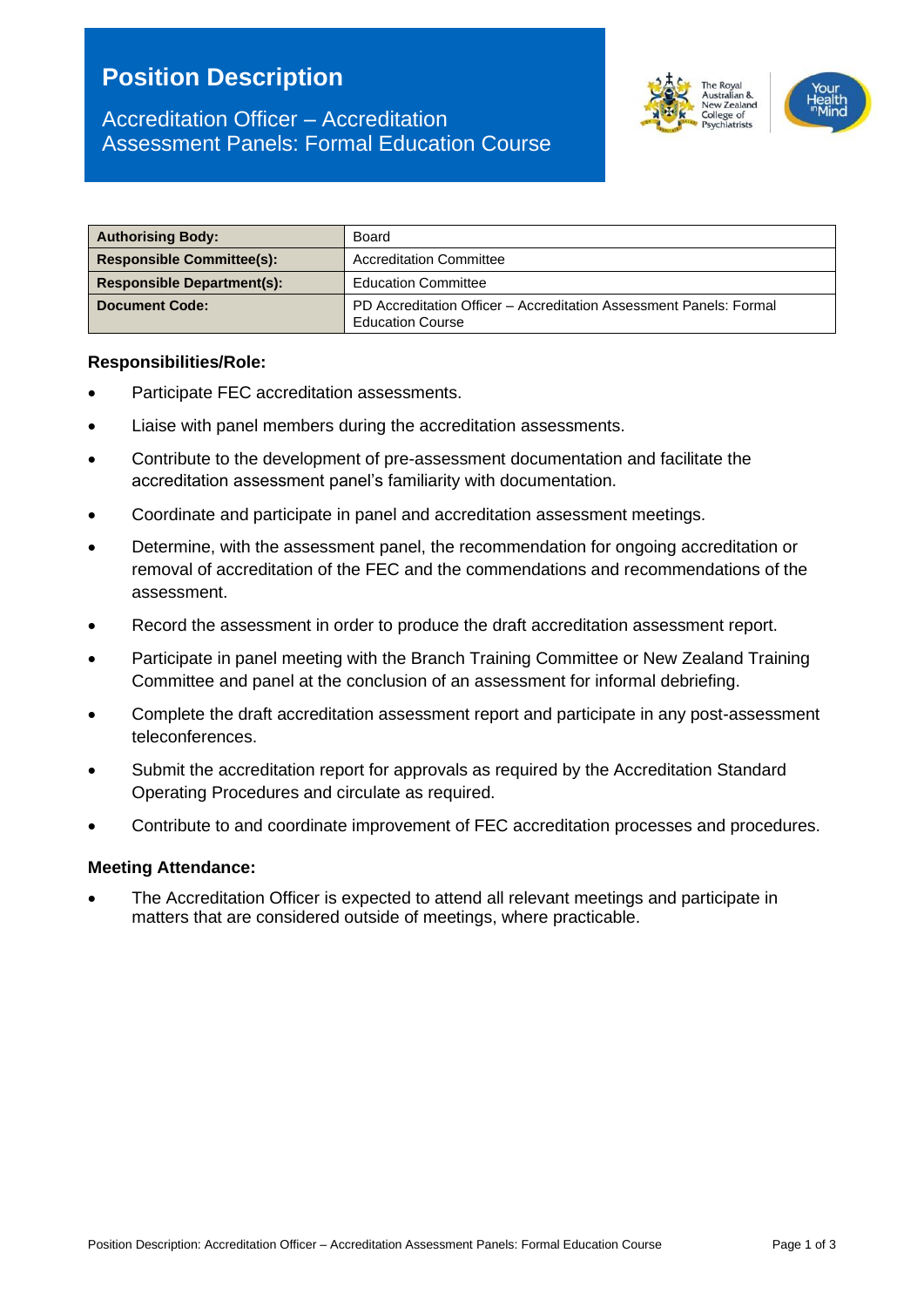### **Selection Criteria:**

- Appointment as a RANZCP Education and Training staff member with appropriate accreditation assessment training.
- A commitment to the administrative support of psychiatry training.

#### **Selection Process:**

This position is related to employment by the RANZCP.

### **Voting Rights:**

A full voting member of the Panel.

#### **Reporting Relationships:**

#### *Internal Relationships:*

Accreditation outcomes are reported by the accreditation assessment panel, and coordinated by the Accreditation Officer, as required, to:

- The Board
- Corporate Governance and Risk Committee
- The Education Committee
- The Accreditation Committee
- The Committee for Training
- The Committee for Education Evaluation, Monitoring and Reporting
- Branch Training Committees or the New Zealand National Training Committee
- Directors of Training
- Trainees in the Training Program
- Local Training Committees
- Local Health Services.

The Accreditation Officer reports internally as required.

#### *External Relationships:*

• The Accreditation Officer participates in meetings with external stakeholders as required during accreditation assessments.

#### **Associated RANZCP Document/Sources of Information:**

- Accreditation Committee Regulations and Panel Position Descriptions
- FEC Accreditation Standards and Accreditation Assessment Report
- Accreditation Policy
- Removal of Accreditation Policy
- Committee Meeting Operations Regulations
- RANZCP Constitution, Media and Communications Policy, Code of Conduct, Code of Ethics, Conflict of Interest Guideline, Conflict of Interest Register, Risk Management Policy, relevant Risk Register, Deed of Undertaking in relation to Confidentiality and Conflict of Interest, Privacy Policy, Delegation of Authority Guideline, Travel and Expense Policy and Expense Claim Form, Document Approval Pathway Procedure and RANZCP website.